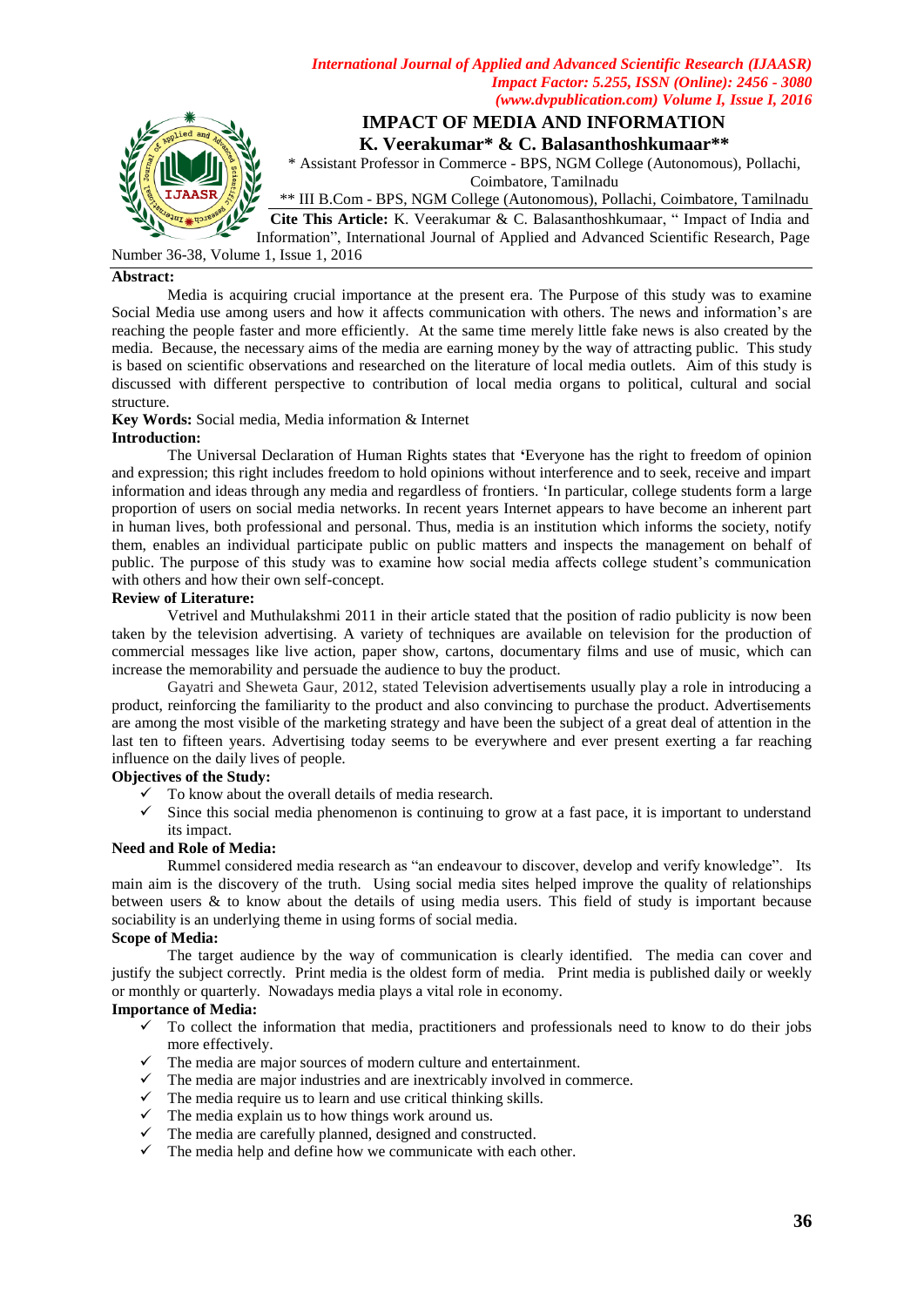# **Swot Analysis:**

**Strength:**

- $\checkmark$  If newspaper is wide range of editorial material aimed at a broad audience. The selectivity of newspaper is geographic.
- $\checkmark$  The Magazine is in high quality colour reproduction and they are in portable.
- $\checkmark$  The Television targets and reaches the correct audience and they reach large number of people.
- $\checkmark$  The Radio is portable for all and covers universe and lead time saving also.
- $\checkmark$  The Outdoor Advertising reaches the audience 24hours a day and they work well compared with other media.
- $\checkmark$  The E-mail communicated from complex information.
- $\checkmark$  In Online Advertising the customer can target and buy our selective products and the ability to work easily in any budget.

## **Weakness:**

- $\checkmark$  The newspaper is in short life and low quality colour reproduction and they cannot deliver sound and motion always. The magazines cost are comparatively expensive.
- $\checkmark$  The Television is long lead time and they are nor portable.
- $\checkmark$  The Radio is in short life & No visuals in radio to understand clearly by all.
- $\checkmark$  The Outdoor Advertising production costs are high and they cannot deliver sound and motion.
- $\checkmark$  The E-mail messages are in short life. Because, if messages are deleted they did not seen it.
- $\checkmark$  In Online Advertising involves more fraudulent activities and they need internet connection.

## **Opportunity:**

- $\checkmark$  Nowadays media gives a big opportunity for Youngers, i.e, they are work perfectly and speedily.
- $\checkmark$  Many colleges have a better course about study of media, i.e., Bachelor of Visual Communication.
- $\checkmark$  Many persons have taken an opportunity to study viscom and work into the media.
- $\checkmark$  And media reporter's salary is too better compared to another field.
- $\checkmark$  In film Industry many opportunities are to act as best role and give better salary in media.

### **Threats:**

- $\checkmark$  Some Medias create rumours against public.
- $\checkmark$  Sometimes Medias are used in negative way.

# **Internet's Role in Media:**

Internet plays an important role in media. All information is updated under the www (World Wide Web) 24 hours a day through the media. News is telecasted through the internet. Now-a-days money is necessary for all and at the same time nearly 25% of the news is fake. Because, the media reporters aim are earning money through the media by the way of attracting public. Downloading items from online media sites. However, it should be noted that online editions often do not contain all printed and broadcast content.

## **Self-Concept and Social Media:**

Since social media provides an easy way to receive feedback and communicate with all young adults attitudes of themselves can be affected by using social media networks. Due to digital technology, users can show considerable information about themselves and their friends. Many individuals use social network sites to feel popular, trying to add as many "friends" as possible so they appear to be more admired.

#### **Media Analysis:**

Media content Analysis is the deconstruction of pieces of media with tendency towards either quantitative and qualitative research methods. Media is a ongoing field of research, many research studies show that mass media have significant impact and effects on public awareness, perceptions and sometimes behaviour such as buying decisions etc.,

Quantitative media content analysis should be conducted in accordance with "the scientific method".Quantitative research methods within Media Content analysis point to a far more structured and consequently restricted form of gathering information from clips of media.

 Qualitative content analysis can, to some extent, be incorporated within or conducted simultaneously with quantitative content analysis. Qualitative research methods involving a viewing of the clip and then unstructured open discussions and debate on the themes and effect on the clip.

## **Liberty of Media:**

Nowadays, the prevention of ideas and expressing ideas are contrary to the pluralistic concept in modern democracies and, especially, it is gradually getting impossible from the point of political authority. The core of liberty of press is the freedom of thought and speech. The notions that the liberty of expression and criticizing may destroy social values aren"t on favour of democracy although they are within the limits of democratic criticism.

There is a continuous relationship and interaction between the rulers having the power and the ruled ones. The public emerges during the process of this mutual relationships and interactions. The governments